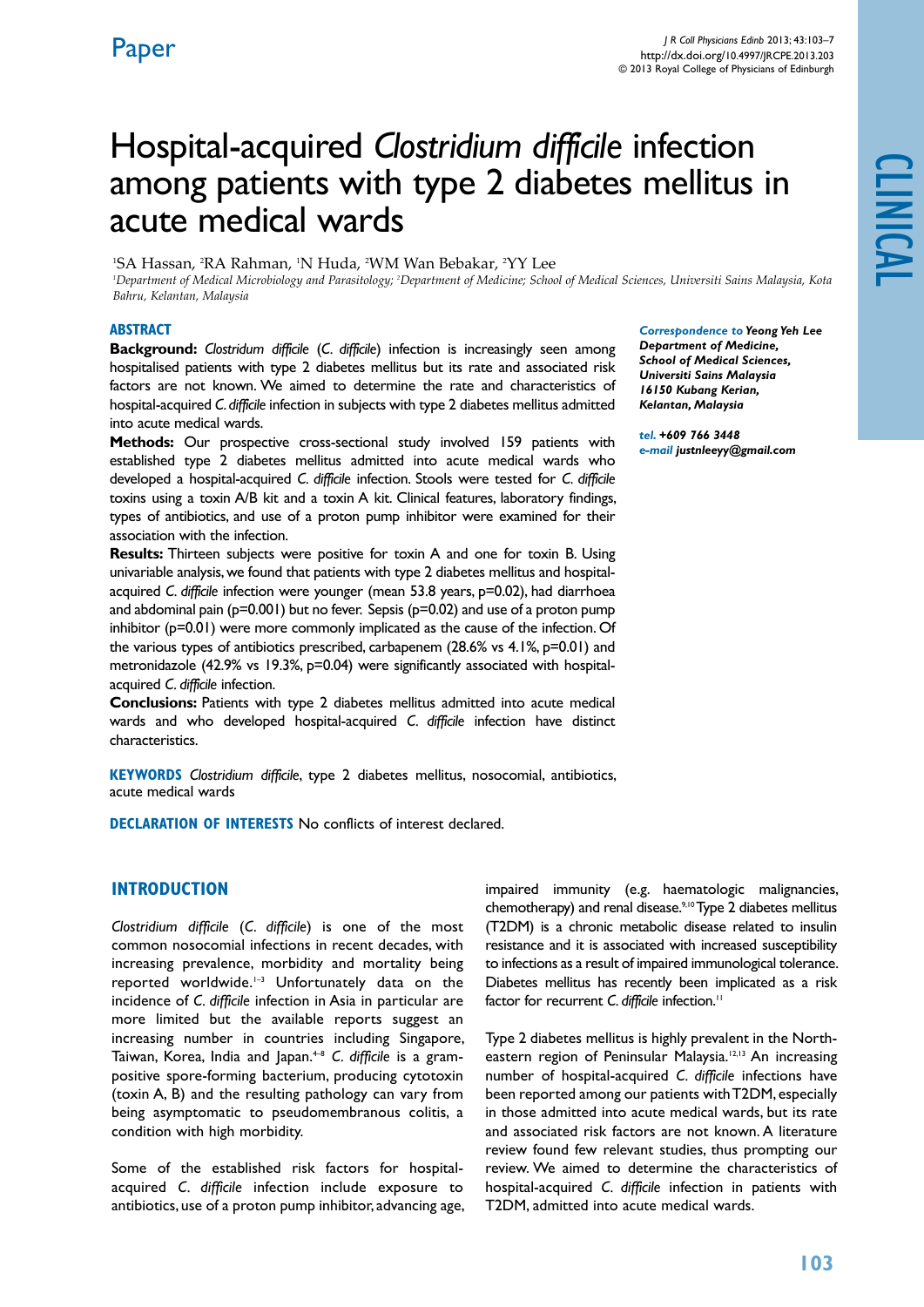## **MATERIALS AND METHODS**

## *Study population*

We conducted a prospective cross-sectional study between August 2009 and May 2010 in a tertiary university hospital (Hospital Universiti Sains Malaysia) serving the North-eastern region of Peninsular Malaysia (State of Kelantan). The region has a population of 1.6 million with a predominance of Malay people of approximately 90%. The university hospital has 700 beds and is the main referral institution within the region for the management of T2DM and its associated complications, with approximately 16 beds in acute medical wards (high dependency unit and critical care unit).

All adult patients over the age of 18-years-old, with established T2DM, consecutively admitted into the acute medical wards of the university hospital during the study period were screened for hospital-acquired *C. difficile* infection. Suspected or unconfirmed cases of T2DM and type 1 diabetes mellitus were excluded. Other exclusion criteria included patients with other co-morbidities known to have an increased susceptibility to *C. difficile* infection including acquired immune deficiency syndrome (AIDS), other immune-compromised states, gastrointestinal infections and inflammation.

A total of 159 out of 163 screened patients who satisfied the inclusion and exclusion criteria were recruited after providing informed consent. Clinical parameters including age, gender, symptoms, medical illnesses and infective complications associated with T2DM, type of antibiotics and proton pump inhibitor use were carefully documented in a data capture sheet. A sample of venous blood (5 mL) was collected from each patient to test for white cell counts, urea, creatinine level and glycosylated haemoglobin (HBA1c).

Our study was approved by the Human Ethics Committee of the Universiti Sains Malaysia.

## *Definitions*

A diagnosis of T2DM was based on typical symptoms and a casual plasma glucose level of ≥11.1 mmol/L, a fasting plasma glucose level of >7.0 mmol/L or a twohour postload glucose level of  $≥11.1$  mmol/L.<sup>14</sup> It is the most common form, and is characterised by insulin resistance and an increased risk for microvascular and macrovascular complications.<sup>14</sup> A patient was considered to have *C. difficile* infection for the purposes of our study when they had a positive cytotoxin assay and diarrhoea.<sup>15</sup> The presence of either toxin A or B in the stools, confirmed using at least two different test kits, was considered positive for the cytotoxin assay.16 Diarrhoea was defined as passage of more than three loose stools within a 24-hour period with a duration of more than two days.15 A *C. difficile* infection was considered to be

hospital-acquired when it occurred more than 48 hours after hospital admission or less than 48 hours after admission in patients who had been hospitalised for four weeks prior to the current admission.<sup>17</sup> Exposure to any antibiotic treatment was defined as a prescription covering at least 48 hours in the last eight weeks prior to the *C. difficile* infection. Sepsis is a clinical syndrome and was defined by the presence of a systemic inflammatory response and bacteraemia from a positive blood culture.<sup>18</sup>

## *Stool sample and toxin detection*

At least one fresh stool sample was collected from all patients included in the study. They were then stored at temperatures between 2–8°C in a microbiology laboratory with a dedicated storage facility. The samples were tested for the presence of toxin(s) within 72 hours; those not tested during this period were stored at –20°C or below and tested within two months of collection. The presence and type of toxin(s) in the stool samples were first tested using a *C. difficile* toxin A/B test kit. The single-use test kit is a membrane-type of enzyme immunoassay (EIA) allowing results to be read from a membrane, and it detects both toxins A and B.16 According to the manufacturer, the test kit has a sensitivity of 86.3%, specificity of 96.2% and a negative predictive value of 96.8%, with reading time within 20 minutes. Stool samples tested positive were then re-tested using the *C. difficile* toxin A test to confirm the presence of toxin A in the stool samples. Negative samples were considered to have toxin B present. The toxin A test is also a form of membrane-type EIA, with a sensitivity of 90.4%, specificity of 97.8% and a reading time within 30 minutes.<sup>16</sup>

## *Statistical analysis*

Data analyses were carried out using statistical software. All variables were reported as frequency and percentage unless otherwise stated. Univariable differences were tested using a chi-squared test or a Fisher's exact test for categorical variables and an independent t-test for continuous variables. A p value of <0.05 was considered statistically significant for all analyses.

## **RESULTS**

Of the 159 study patients, there were more females than males (54.1% vs 45.9%) and the mean age (standard deviation [SD]) was 60.7 years old (11.0). In keeping with the demographic pattern within the region, ethnic Malays constituted 94.3% of the recruited patients. Fourteen out of 159 stool samples (8.8%) tested positive for *C. difficile* using the toxin A/B kit. When retested with the toxin A test, 13 tested positive for toxin A.

Patients with T2DM and who tested positive for *C. difficile* infection were significantly younger (p=0.02) but no significant difference between genders was noted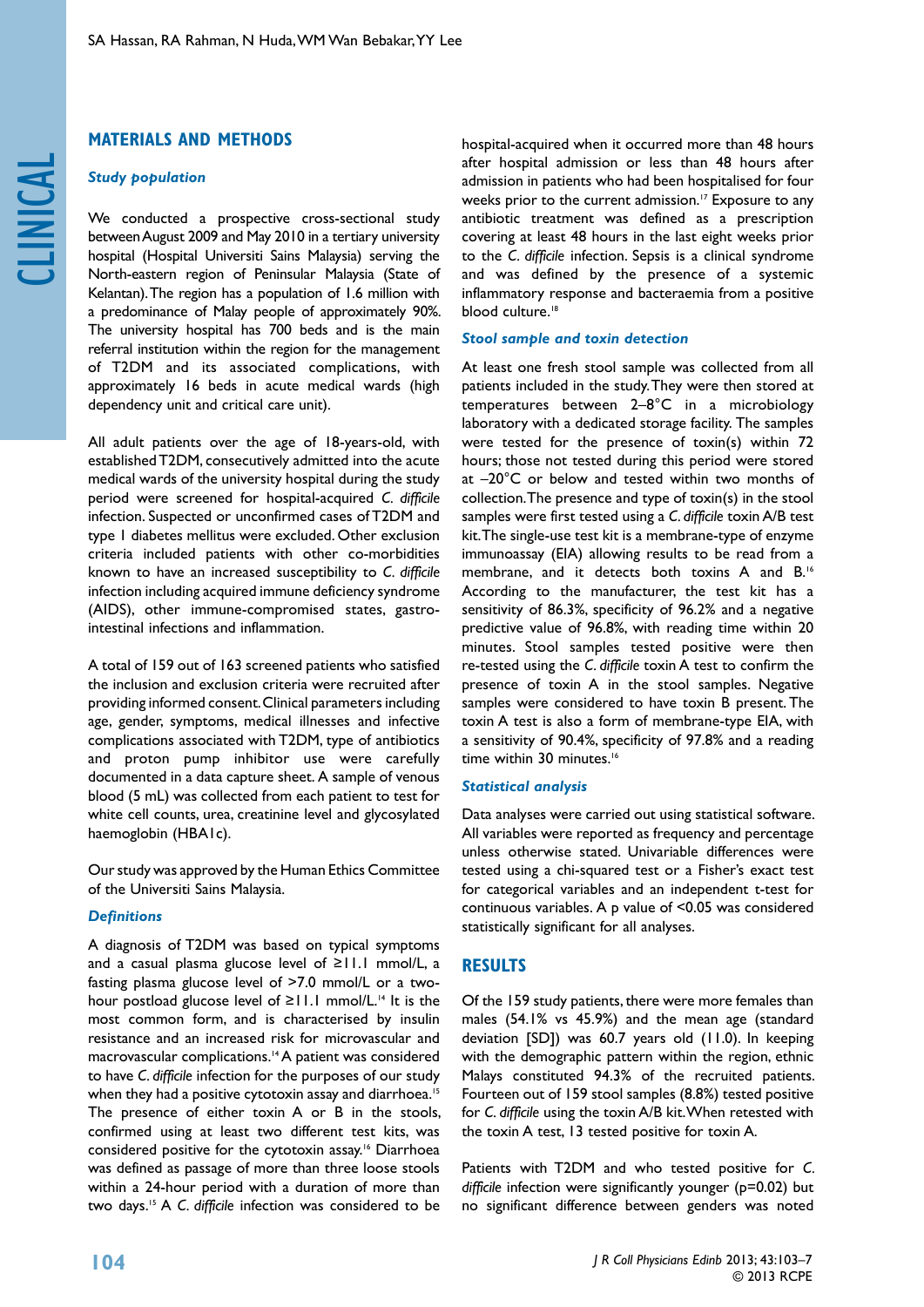clinical

## **TABLE 1** Characteristics of study population with a *Clostridium difficile* infection

|                                                                                                    | Clostridium difficile<br>status |                              |          |  |
|----------------------------------------------------------------------------------------------------|---------------------------------|------------------------------|----------|--|
| <b>Parameters</b>                                                                                  | <b>Positive</b><br>$(n=14)$     | <b>Negative</b><br>$(n=145)$ | p value  |  |
| Age, years, mean                                                                                   | 53.8 (14.2)                     | 61.1(10.5)                   | $0.02*$  |  |
| Gender                                                                                             |                                 |                              |          |  |
| Male                                                                                               | 5 (35.7%)                       | 68 (46.9%)                   | 0.43     |  |
| Female                                                                                             | 9(64.3%)                        | 77 (53.1%)                   |          |  |
| <b>Clinical features</b><br>suggestive of CDI                                                      |                                 |                              |          |  |
| Fever                                                                                              | 5 (35.7%)                       | 55 (37.9%)                   | 0.87     |  |
| Abdominal pain                                                                                     | 8(57.1%)                        | 23 (15.9%)                   | $0.001*$ |  |
| Asymptomatic                                                                                       | 0                               | 26 (17.9%)                   | 0.08     |  |
| Laboratory<br>features                                                                             |                                 |                              |          |  |
| White cell counts,<br>x10 <sup>9</sup> /L, mean                                                    | 12.6(7.1)                       | 12.6(6.2)                    | 0.98     |  |
| Urea, mmol/L, mean                                                                                 | 15.8 (8.2)                      | 14.2 (10.3)                  | 0.56     |  |
| Creatinine, µmol/L,<br>mean                                                                        | 415.4<br>(316.5)                | 318.4<br>(325.3)             | 0.29     |  |
| Albumin, g/L, mean                                                                                 | 30.9(8.1)                       | 31.3(7.7)                    | 0.87     |  |
| HBAIc, %, mean                                                                                     | 7.0(1.3)                        | 8.5 (2.96)                   | 0.07     |  |
| <b>Complications of</b><br>diabetes mellitus                                                       |                                 |                              |          |  |
| Hypertension                                                                                       | 11 (78.6%)                      | 96 (66.2%)                   | 0.35     |  |
| Ischaemic heart<br>disease                                                                         | 3(21.4%)                        | 44 (30.3%)                   | 0.49     |  |
| Chronic kidney<br>disease                                                                          | 8(57.1%)                        | 56 (38.6%)                   | 0.18     |  |
| Cerebrovascular<br>disease                                                                         | 0                               | 5(3.4%)                      | 0.48     |  |
| <b>Infections</b><br>needing<br>antibiotics                                                        |                                 |                              |          |  |
| Abscess                                                                                            | 1(7.1%)                         | 7 (4.8%)                     | 0.71     |  |
| Infective<br>endocarditis                                                                          | 0                               | 1(0.7%)                      | 0.75     |  |
| Intra-abdominal<br>infection                                                                       | 2(14.3%)                        | 14 (9.7%)                    | 0.58     |  |
| Infected diabetic<br>foot                                                                          | 1(7.1%)                         | 9(6.2%)                      | 0.89     |  |
| Pneumonia                                                                                          | 6 (42.9%)                       | 70 (48.3%)                   | 0.70     |  |
| Sepsis                                                                                             | 5 (35.7%)                       | 19 (13.1%)                   | $0.02*$  |  |
| Skin infection                                                                                     | 0                               | 15 (10.3%)                   | 0.21     |  |
| Other soft tissues<br>infection                                                                    | 0                               | 11(7.6%)                     | 0.29     |  |
| Use of proton<br>pump inhibitor                                                                    | 13 (92.9%)                      | 85 (58.6%)                   | $0.01*$  |  |
| n= number of cases; mean= standard deviation; *significant<br>p value < 0.05 (Fisher's exact test) |                                 |                              |          |  |

(Table 1). Besides diarrhoea, the presence of abdominal pain (p=0.001) but not fever was more common among subjects with T2DM and *C. difficile* infection. None of the laboratory markers were helpful for differentiating either active or inactive infection (Table 1). Of the various types of clinical infections identified during admission, only sepsis was significantly associated with *C.*  difficile (p=0.02). There was a significant usage of protonpump inhibitors among patients tested positive for *C. difficile* infection (p=0.01). Only 44 (27.7%) patients received just one type of antibiotic during admission, with the rest receiving two or more types. Cloxacillin (33.3%) followed by ceftazidime (29.6%) were the most commonly prescribed. The combination of carbapenem (28.6% vs 4.1%, p=0.01) and metronidazole (42.9% vs 19.3%, p=0.04) was significantly associated with *C. difficile* infection in our study (Table 2).

|                                                                                                                                                                             | Clostridium difficile<br>status |                              |                     |  |
|-----------------------------------------------------------------------------------------------------------------------------------------------------------------------------|---------------------------------|------------------------------|---------------------|--|
| <b>Antibiotics</b>                                                                                                                                                          | <b>Positive</b><br>$(n=14)$     | <b>Negative</b><br>$(n=145)$ | p value             |  |
| Cephalosporin                                                                                                                                                               | 10(71.4%)                       | 104 (71.7%)                  | 0.6                 |  |
| Penicillin                                                                                                                                                                  | 8(57.1%)                        | 80 (50.3%)                   | 0.9                 |  |
| Macrolide                                                                                                                                                                   | 3(21.4%)                        | 38 (26.2%                    | 0.5                 |  |
| Carbapenem                                                                                                                                                                  | 4(28.6%)                        | 6(4.1%)                      | 0.01                |  |
| Aminoglycoside                                                                                                                                                              | 0                               | 2(1.4%)                      | 0.8                 |  |
| Vancomycin                                                                                                                                                                  | 1(7.1%)                         | 3(2.1%)                      | 0.2                 |  |
| Metronidazole                                                                                                                                                               | 6(42.9%)                        | 28 (19.3%)                   | $0.04$ <sup>§</sup> |  |
| Ciprofloxacin                                                                                                                                                               | 2(14.3%)                        | 16 (11.0%)                   | 0.7                 |  |
| Anti-tuberculosis<br>antibiotics <sup>*</sup>                                                                                                                               | n                               | 5(3.4%)                      | 0.5                 |  |
| $n$ =number of cases; $s$ =p value <0.05 Fisher's exact test;<br>*antituberculosis antibiotics include isoniazid, rifampicin,<br>ethambutol and pyrazinamide in combination |                                 |                              |                     |  |

#### **table 2** Type of antibiotics associated with *Clostridium difficile* infection

# **DISCUSSION**

We acknowledge from the outset that the study was limited by the small number of positive samples of *C. difficile*, which did not allow further multivariable analysis.

We found that patients with T2DM and hospitalacquired *C. difficile* infection were significantly younger than non-infected patients. In contrast, the majority of studies report that the infection occurs more frequently in older people, but diabetes mellitus was not specifically addressed.<sup>19</sup> The reason for this difference in age is unknown but it might relate to an earlier and longer exposure to antibiotics. Abdominal pain but not fever was more significantly associated with hospital-acquired *C. difficile* infection in patients with T2DM. Besides diarrhoea, other clinical features consistent with *C. difficile* infection include abdominal pain, fever, leukocytosis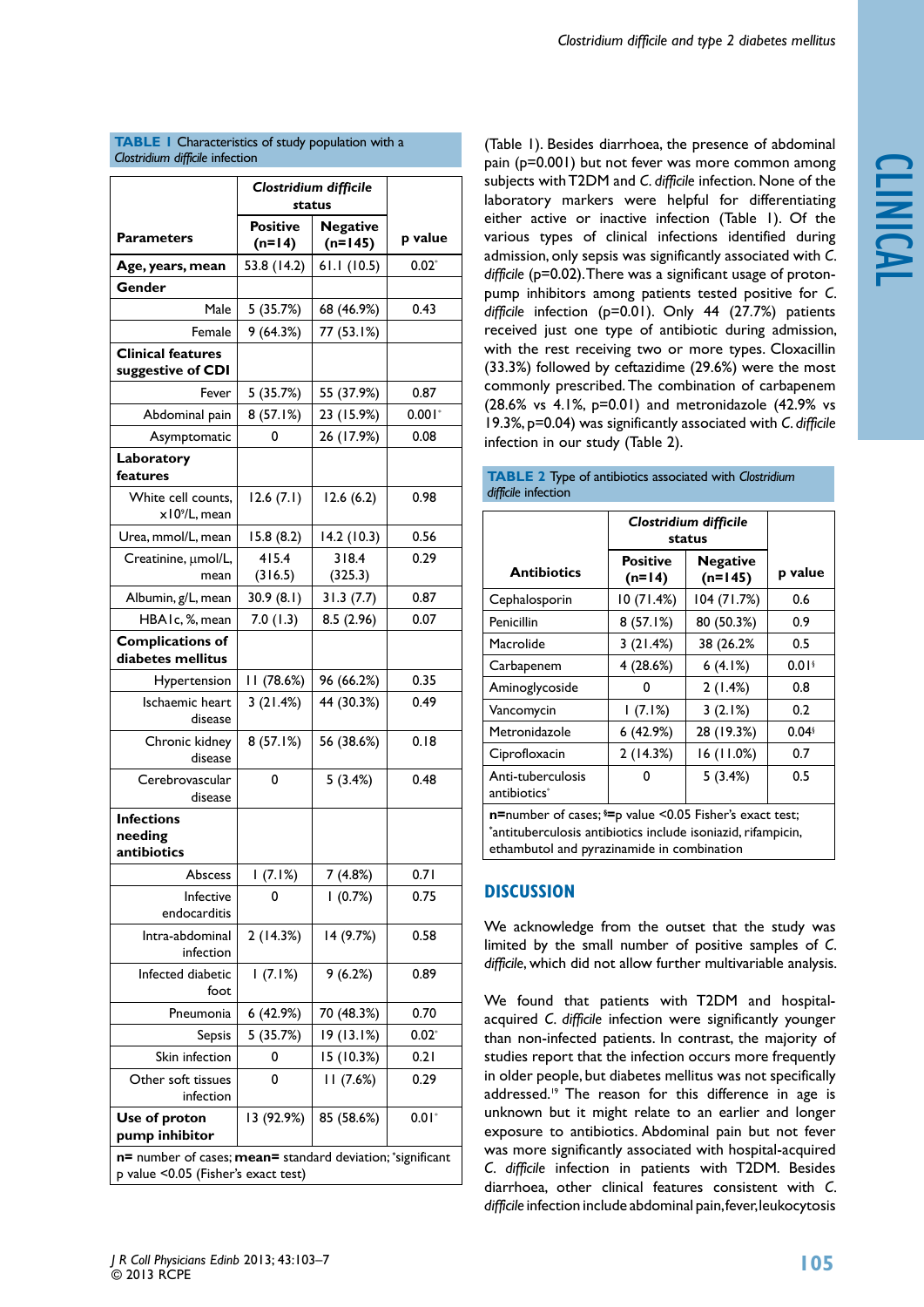clinical

White cell counts, urea, creatinine, albumin and HBA1C levels were not discriminatory for *C. difficile* infection in subjects with T2DM. Leukocytosis and hypoalbuminemia, commonly associated with *C. difficile* infection, and the absence of association in our study, is probably a result of their co-presence with T2DM-associated co-morbidities. Similarly, none of the common medical complications of T2DM were shown to make any significant difference between infected and non-infected patients. Contrary to generally accepted belief, chronic kidney disease did not appear to increase the risk of *C. difficile* infection in our study either. However, the risk may not have increased until the glomerular filtration rate decreased to 15 mL/ min and below.<sup>21</sup>

Of the different types of severe infections associated with T2DM in acute medical wards, sepsis was the only significant risk factor associated with a hospital-acquired *C. difficile* infection. Sepsis tends to be more severe and hence management often involves use of multiple highdose broad spectrum antibiotics for a longer duration of time. This inevitably increases the risk for hospitalacquired *C. difficile* infection. Proton-pump inhibitor use was significantly associated with hospital-acquired *C. difficile* infection among the patients in our study, and in keeping with other reported studies, this is an established risk factor.22

Clindamycin and cephalosporins are antibiotics commonly implicated in *C. difficile* infection<sup>23</sup> but any connection with diabetes mellitus is unknown. Our study indicates that carbapenem and metronidazole were possibly associated with hospital-acquired *C. difficile* infection in subjects with T2DM admitted into acute medical wards.

Our findings corroborate with a recent case-control study which reported that carbapenem was more commonly implicated with *C. difficile* infection in hospitalised subjects, even though diabetes mellitus was not specifically investigated in this study.<sup>24</sup> The reasons for this are unknown. One early study reported that three out of ten patients were reported to have developed a *C. difficile* infection particularly when a highdose of imipenem/cilastatin of 1 g was given every six hours.25 Furthermore, chronic renal disease (which is common in people with diabetes mellitus) can potentially increase the toxicity of antibiotics due to a reduced excretion rate. Evidence suggests that patients with diabetes mellitus are particularly vulnerable to bowel

infections as a result of altered gut microbiota composition and volume<sup>26</sup> and this is even more likely with the use of luminal antibiotics. Metronidazole, in oral form, is commonly used in the treatment of *C. difficile*associated colitis. In our study, however, metronidazole was prescribed before a diagnosis of *C. difficile* infection was made. Recent reports indicate that the resistance of *C. difficile* to metronidazole is increasing,<sup>27</sup> particularly in tropical countries, where it is commonly used as an antiparasite agent. A recent study indicated that diabetes mellitus and sepsis are significant risk factors which explains the failure of metronidazole treatment in *C. difficile* infection.28 Based on this information, vancomycin appears to be the better choice for treatment of *C. difficile* infection in patients with T2DM and sepsis.

There were limitations in our study. Sample size was partly limited by recruiting subjects with only T2DM admitted into acute medical wards. Exclusion criteria, an inability to provide consent (due to confusion, severe illness etc.) or stool samples were other limiting factors. As more than 70% of our study patients received two or more antibiotics, it was difficult to fully evaluate the effect of interactions between them. Patients with type 1 diabetes mellitus were not included in the study but the same results might be applicable since both conditions are associated with increased susceptibility to infections.

## **conclusion**

Hospital-acquired *C. difficile* infection was more common in younger subjects with T2DM admitted into acute medical wards, especially in the presence of sepsis and the use of carbapenem and metronidazole were associated with a higher risk of infection.

While we accept that there were some limitations in our study, we still believe that the information we gathered should be used for future research and ultimately improvements in patient care.

#### *Acknowledgements*

This study was supported by a Universiti Sains Malaysia short-term grant. We would like to thank all of the patients who took part. A special thanks also to all laboratory staff and nurses who assisted in the research.